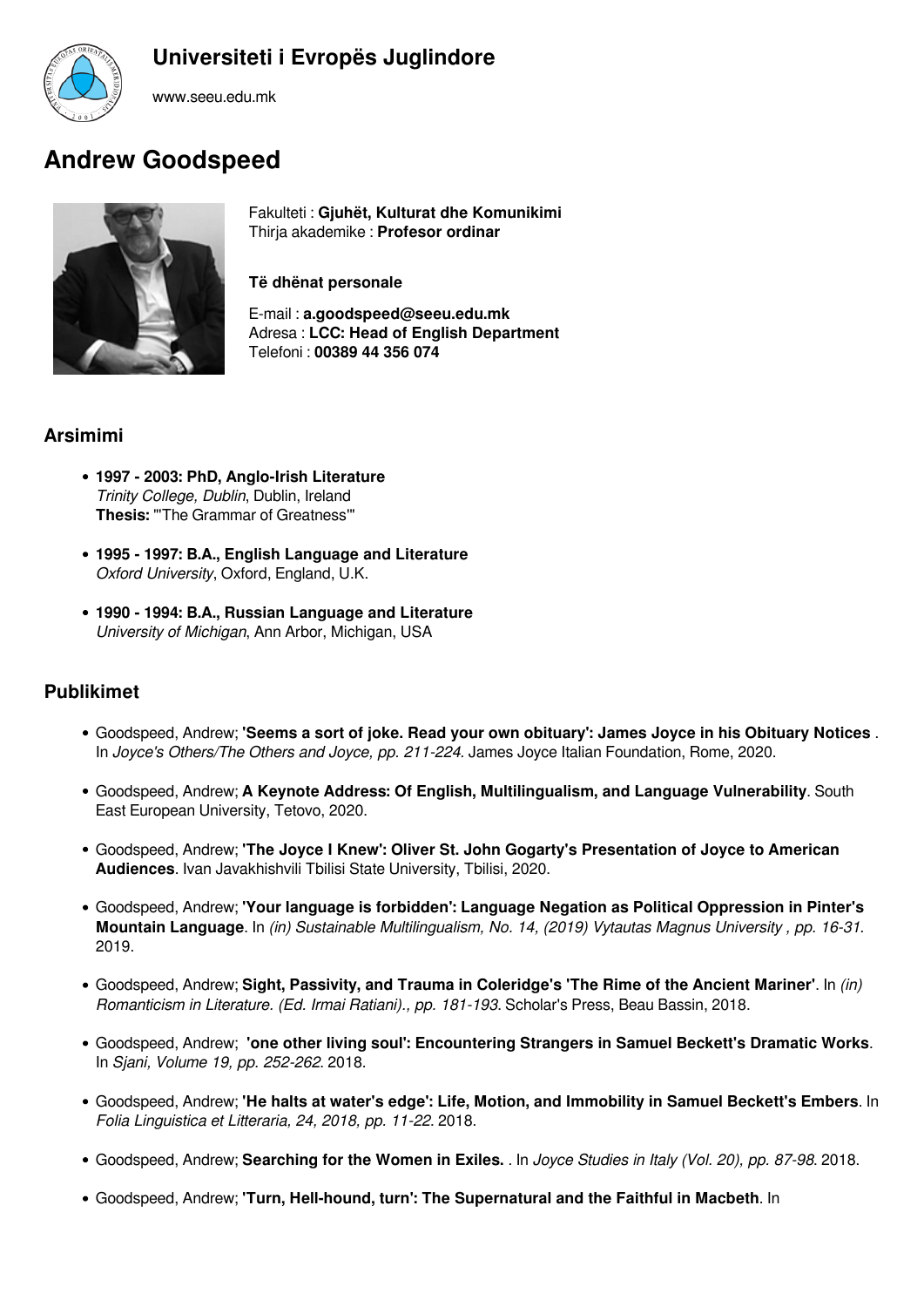*Contemporary Literary Studies, 15, Kyiv National Linguistic University, pp. 70-75*. 2018.

- Goodspeed, Andrew; **Wyndham Lewis and America: A Survey of Three Texts**. Tbilisi State University, Tbilisi, 2017.
- Goodspeed, Andrew; **'burn them or they'll burn you': Firemen as Agents of Oppression in Bradbury and Truffaut**. In *The New Ray Bradbury Review, pp. 19-34*. 2016.
- Goodspeed, Andrew; **Expatriation Nowhere: The Cultural Location of William Burroughs' Interzone**. Iv. Javakhishvili Tbilisi State University/Shota Rustaveli Institute of Georgian Literature, Tbilisi, Georgia, 2015.
- Goodspeed, Andrew; **Ezra Pound, Unfinished Epic, and the Drafts and Fragments**. Iv. Javakhishvili Tbilisit State University, Tbilisi, 2015.
- Goodspeed, Andrew; **"Damn Death. Long Live Life!": Death in Ulysses**. Cambridge Scholars Press for Helsinki Collegium for Advanced Studies, Cambridge, 2014.
- Goodspeed, Andrew; **"stamm' aus Litauen, echt Deutsch': Multilingualism and Exile in T. S. Eliot's "The Waste Land"**. Shota Rustaveli National Science Foundation, Tbilisi, 2014.
- Jenkins, Lee M.; **(Citation in) The Wallace Stevens Journal, Vol. 38, No.1 (Spring, 2014)**. The Johns Hopkins University Press, Baltimore, Maryland, USA, 2014.
- Goodspeed, Andrew; **'Stale Voluptuousness': MacGreevy in Dublin, 1919-25 (in) The Life and Work of Thomas MacGreevy. (Susan Schriebman, ed.)**. Bloomsbury, London, 2013.
- Goodspeed, Andrew; **'"The Dignity of Man": Pinter, Politics, and the Nobel Speech.'** . In *English Language Overseas Perspectives and Enquiries. Volume IX—Spring. Slovensko drustvo za angleske studije. Ljubljana.ISSN: 1581-8918, pp. 51-61*. 2012.
- Goodspeed, Andrew; **'"the gentle are more real than the violent": Violence, Bigotry, and Humanity in Pearse Hutchinson'** . In *Philip Coleman and Maria Johnston (eds.) Reading Pearse Hutchinson: From Findrum to Fisterra. , pp. 45-58*. Irish Academic Press, Dublin, 2011.
- Goodspeed, Andrew; **'how come youre so afraid of things that dont make any sense to you?'--The Validity of Illogic in Bob Dylan's 'Tarantula'**. (Conference Presentation--not for point allocation)Conference--English Language and Anglophone Literatures Today (http://www.elalt.info/), Novi Sad, 2011.
- Goodspeed, Andrew; **"Hektor across three thousand years": Antiquity and the Modern Moment**. In *Benjamin Keatinge and Aengus Woods, (eds.) Other Edens: The Life and Work of Brian Coffey. Dublin: Irish Academic Press. 2010. (pp. 209-220), pp. 209-220*. Irish Academic Press, Dublin, 2010.
- Gertz, Stephen J.; **(Cited in) 'Unscrambling Samuel Beckett's Whoroscope'**. Booktryst, McMinnville, Oregon, USA, 2010.
- Goodspeed, Andrew; **(15 Entries: Fred Allen, the American War of Independence, Sylvia Beach, Mary Colum, Padraig Colum, Emigration, Richard Ellmann, Oliver St John Gogarty, James Joyce, George Kelly, Jack MacGowran, Ronald Reagan, Augustus Saint-Gaudens, J.B. Yeats, W. B. Yeats)**. 2008.
- Goodspeed, Andrew; **'Extremely Difficult and Occasionally Unpleasant: The Poetry of Samuel Beckett'**. 2007.
- Goodspeed, Andrew; **'White Night: The Poetry of Vladislav Khodesevich'**. 2005.

## **Përvoja e punës**

**2008 - Present : Professor, English Literature** South East European University, Tetovo, Macedonia *Type of business or sector: Higher Education*